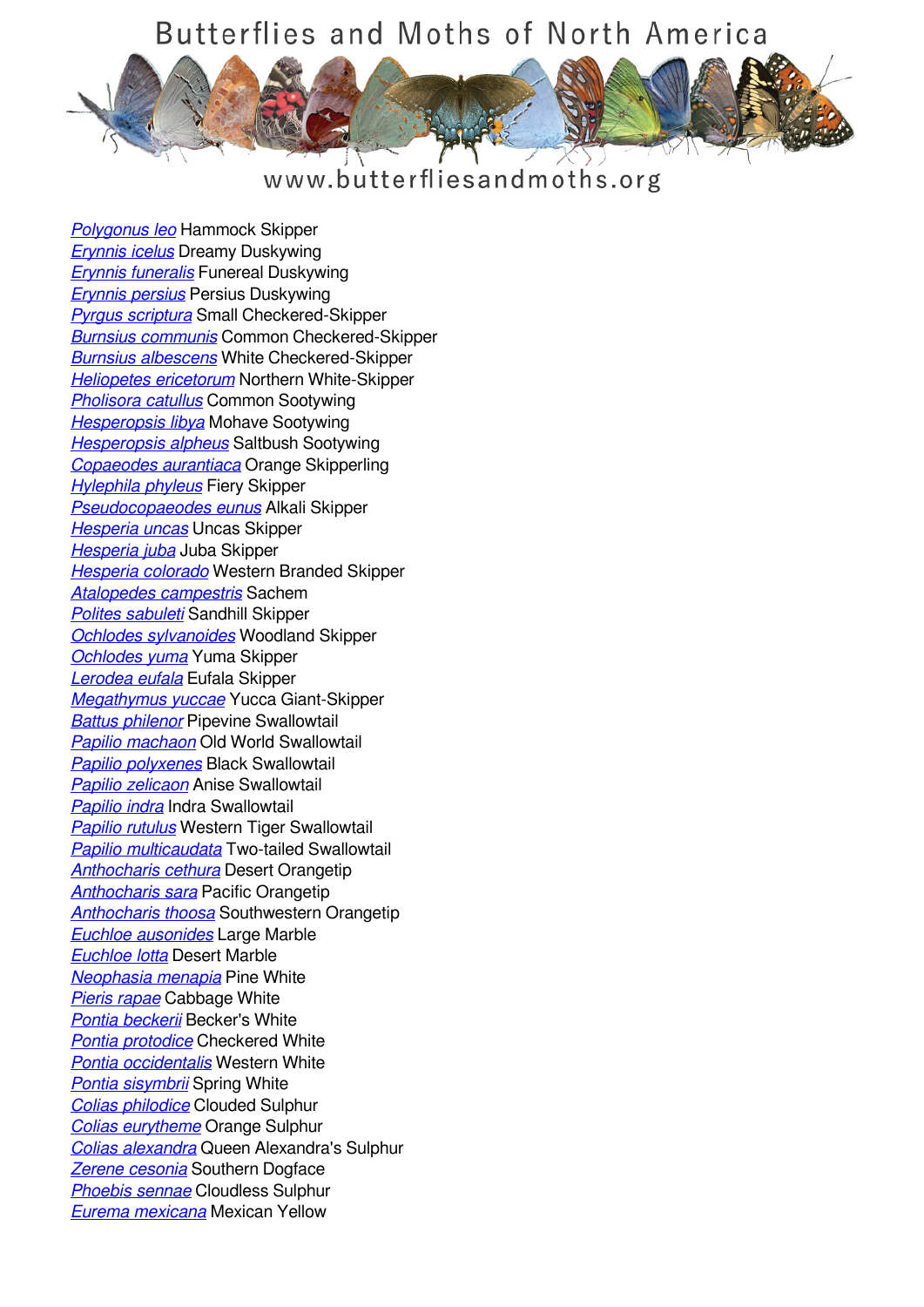*[Abaeis nicippe](/species/Abaeis-nicippe)* Sleepy Orange *[Nathalis iole](/species/Nathalis-iole)* Dainty Sulphur *Lyca Tailed Copper* 

*[Lycaena rubidus](/species/Lycaena-rubidus)* Ruddy Copper *[Lycaena heteronea](/species/Lycaena-heteronea)* Blue Copper

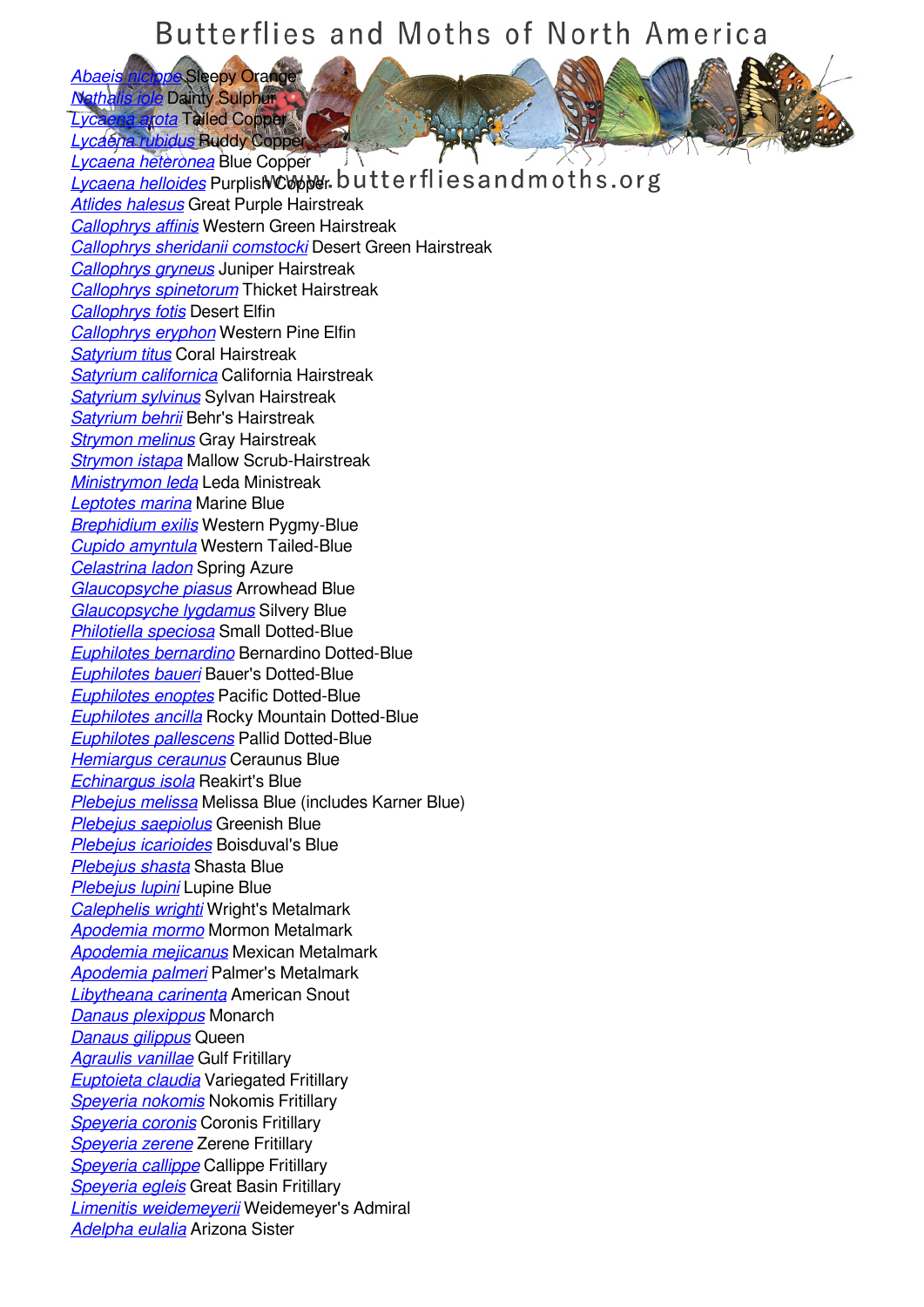*[Poladryas minuta](/species/Poladryas-minuta)* Dotted Checkerspot *[Poladryas arachne](/species/Poladryas-arachne)* Arachne Checkerspot

*Canira* **Leanira** Checkerspot *[Chlosyne californica](/species/Chlosyne-californica)* California Patch *[Chlosyne acastus](/species/Chlosyne-acastus)* Sagebrush Checkerspot *[Phyciodes pallida](/species/Phyciodes-pallida)* Pale Crescent Dividend Let  $f$  lie s and moths.org

*[Phyciodes mylitta](/species/Phyciodes-mylitta)* Mylitta Crescent *[Phyciodes pulchella](/species/Phyciodes-pulchella)* Field Crescent *[Euphydryas editha](/species/Euphydryas-editha)* Edith's Checkerspot *[Euphydryas chalcedona](/species/Euphydryas-chalcedona)* Chalcedon Checkerspot *[Euphydryas anicia](/species/Euphydryas-anicia)* Anicia Checkerspot *[Junonia coenia](/species/Junonia-coenia)* Common Buckeye *[Junonia evarete](/species/Junonia-evarete)* Tropical Buckeye *[Polygonia satyrus](/species/Polygonia-satyrus)* Satyr Comma *[Polygonia gracilis](/species/Polygonia-gracilis)* Hoary Comma *[Aglais milberti](/species/Aglais-milberti)* Milbert's Tortoiseshell *[Nymphalis antiopa](/species/Nymphalis-antiopa)* Mourning Cloak *[Nymphalis californica](/species/Nymphalis-californica)* California Tortoiseshell *[Vanessa virginiensis](/species/Vanessa-virginiensis)* American Lady *[Vanessa cardui](/species/Vanessa-cardui)* Painted Lady *[Vanessa annabella](/species/Vanessa-annabella)* West Coast Lady *[Vanessa atalanta](/species/Vanessa-atalanta)* Red Admiral *[Coenonympha tullia](/species/Coenonympha-tullia)* Common Ringlet *[Neominois ridingsii](/species/Neominois-ridingsii)* Ridings' Satyr *[Cercyonis pegala](/species/Cercyonis-pegala)* Common Wood-Nymph *[Cercyonis sthenele](/species/Cercyonis-sthenele)* Great Basin Wood-Nymph *[Cercyonis oetus](/species/Cercyonis-oetus)* Small Wood-Nymph *[Coloradia doris](/species/Coloradia-doris)* Doris' pinemoth *[Smerinthus cerisyi](/species/Smerinthus-cerisyi)* One-eyed sphinx *[Sphinx asellus](/species/Sphinx-asellus)* Asella sphinx *[Sphinx chersis](/species/Sphinx-chersis)* Great ash sphinx *[Sphinx dollii](/species/Sphinx-dollii)* Doll's sphinx *[Sphinx vashti](/species/Sphinx-vashti)* Vashti sphinx *[Manduca quinquemaculata](/species/Manduca-quinquemaculata)* Five-spotted hawkmoth *[Pachysphinx occidentalis](/species/Pachysphinx-occidentalis)* Big poplar sphinx *[Erinnyis ello](/species/Erinnyis-ello)* Ello sphinx *[Hemaris thetis](/species/Hemaris-thetis) [Hyles lineata](/species/Hyles-lineata)* White-lined Sphinx *[Schinia a. aurantiaca](/species/Schinia-a.-aurantiaca) [Heliothis phloxiphaga](/species/Heliothis-phloxiphaga-)  [Schinia ligeae](/species/Schinia-ligeae) [Schinia acutilinea](/species/Schinia-acutilinea) [Schinia meadi](/species/Schinia-meadi) [Schinia deserticola](/species/Schinia-deserticola) [Schinia walsinghami](/species/Schinia-walsinghami) [Schinia tertia](/species/Schinia-tertia) [Lophocampa maculata](/species/Lophocampa-maculata)* Spotted Tussock Moth or Yellow-Spotted Tiger Moth *[Hypoprepia inculta](/species/Hypoprepia-inculta) [Apantesis ornata](/species/Apantesis-ornata)* Ornate Tiger Moth *[Grammia nevadensis](/species/Grammia-nevadensis) [Grammia behrii](/species/Grammia-behrii) [Platyprepia virginalis](/species/Platyprepia-virginalis)* Ranchman's Tiger Moth *[Leptarctia californiae](/species/Leptarctia-californiae) [Spilosoma vagans](/species/Spilosoma-vagans)* Wandering Tiger Moth *[Hypercompe permaculata](/species/Hypercompe-permaculata)*